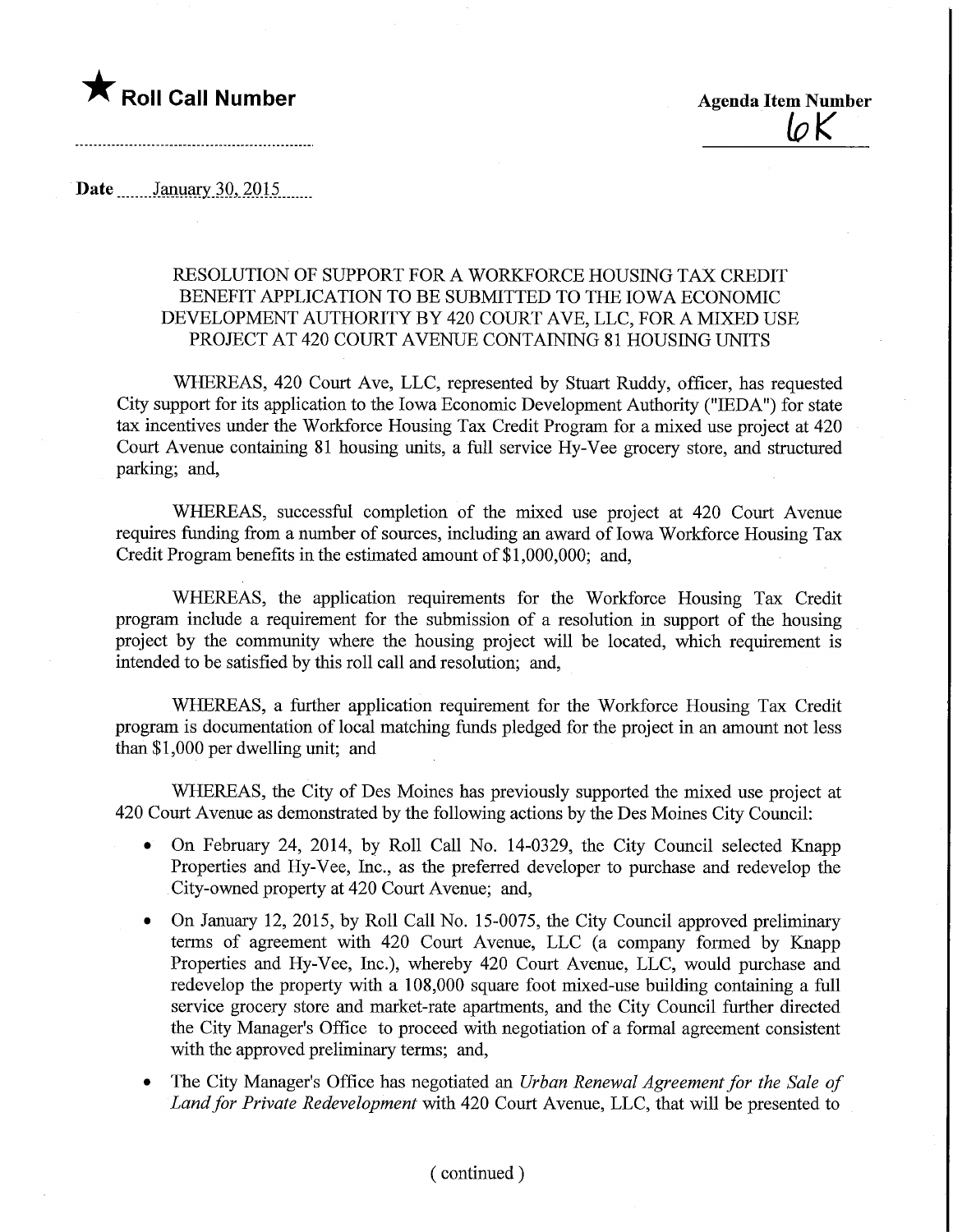

 $\overline{\omega}$ K

## Date ........January.30,\_2Q15.

the City Council in February, 2014, to initiate the process for approval of the agreement in conformance with the competitive disposition requirements in Iowa Code §403.8; and,

WHEREAS, the property at 420 Court Avenue is located within the City-wide Urban Revitalization Area and provided that the project is completed as planned, the taxable value added to the property by the completion of the residential component will qualify for a temporary exemption from property taxes (a/k/a tax abatement) under the 10-year 100% abatement schedule, providing financial assistance of approximately \$1,900,000 based upon the estimated annual abated property taxes of \$190,000; and,

NOW THEREFORE, BE IT RESOLVED, by the City Council of the City of Des Moines, Iowa, as follows:

- 1. The City Council of the City of Des Moines does hereby express its strong support for the application by 420 Court Ave, LLC, to the IEDA in February 2015, seeking an award of Workforce Housing Tax Credit Program benefits in the amount of \$1 million.
- 2. The Mayor and the City Manager are hereby authorized and directed to sign any forms required by the Administrative Rules of the IEDA to evidence the City's support for the application by 420 Court Ave, LLC, as described above, upon approval of the same by the City Legal Department.
- 3. The Office of Economic Development is directed to transmit a copy of this resolution and roll call to 420 Court Ave, LLC, for submittal to the IEDA, and to conduct project compliance monitoring.
- 4. In the event that any of the project characteristics mentioned above should change prior to final award of tax credit benefits to 420 Court Ave, LLC, then:
	- a) The City Manager or the City Manager's designee is authorized and directed to execute the applicable consent to any unsubstantial change upon receipt of a recommendation in support of such consent from the Community Development Director.
	- b) Any substantial change shall be subject to approval by the City Council after report and recommendation by the City Manager.